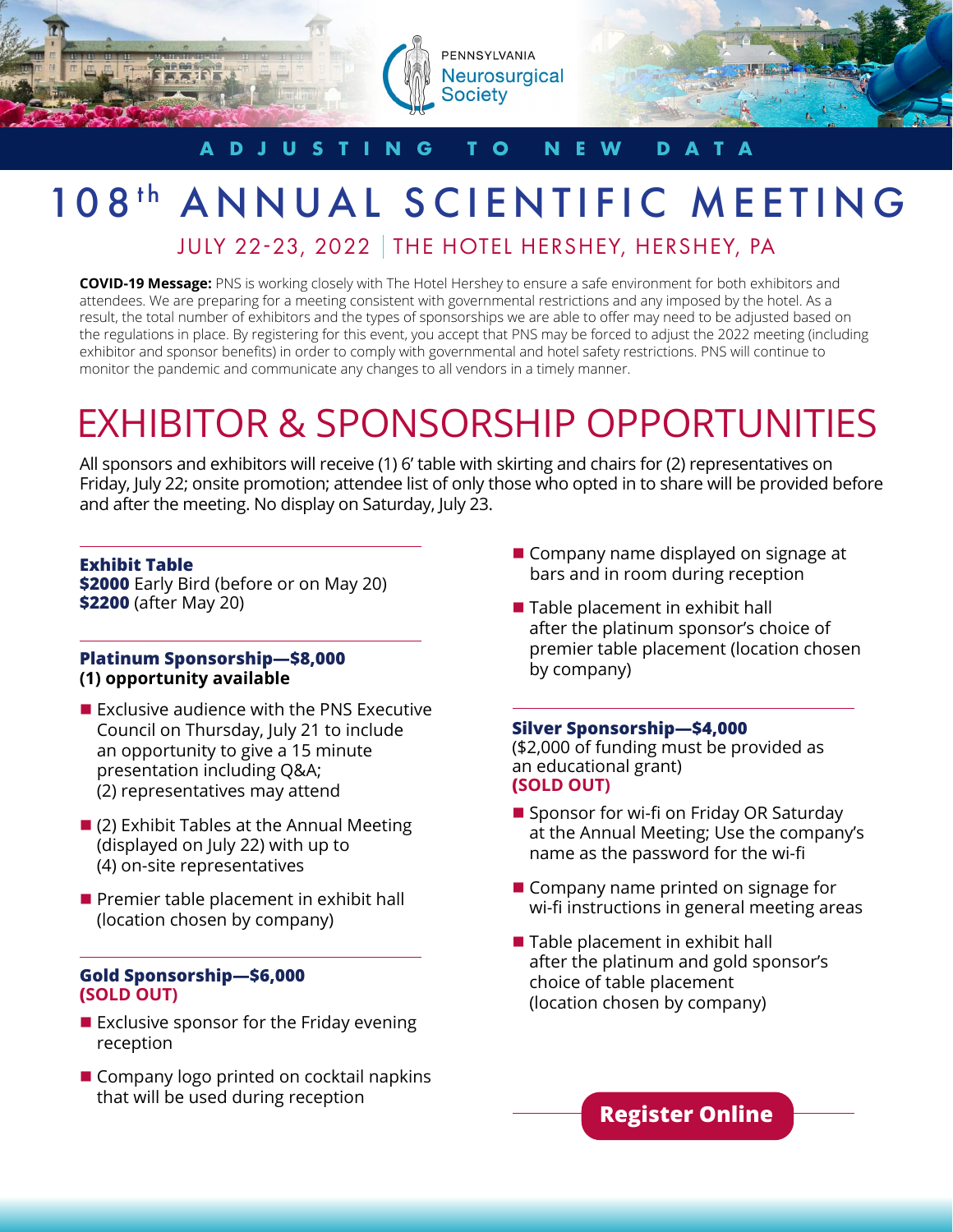



## EXHIBITOR INFORMATION

Exhibit Hours: Exhibit hours are from 7:00 a.m. to 4:00 p.m. on Friday, July 22. Teardown will be 4:00-4:30 p.m on Friday. There will be NO Exhibit Hall on Saturday, July 23.

| <b>MORNING</b>                        |                                                               |                                                              | <b>AFTERNOON</b>                     |                                                |
|---------------------------------------|---------------------------------------------------------------|--------------------------------------------------------------|--------------------------------------|------------------------------------------------|
| $6:00$ a.m.-7:00 a.m.                 | <b>Exhibitor Set-up</b>                                       |                                                              | 12:45 p.m.-2:00 p.m. General Session |                                                |
| 7:00 a.m.-8:00 a.m.                   | <b>Continental Breakfast</b><br>in Exhibit Hall               | p.m.<br>$\ddot{45}$<br><b>p.m.-12:</b><br>LUNCH<br>1:45<br>÷ | 2:30 p.m.-2:45 p.m.                  | <b>Break in Exhibit Hall</b><br>with Attendees |
| $8:00$ a.m.-10:30 a.m.                | <b>General Session</b>                                        |                                                              | 2:45 p.m.-3:45 p.m.                  | <b>General Session</b>                         |
|                                       | 10:30 a.m.-10:45 a.m. Break in Exhibit Hall<br>with Attendees |                                                              | 3:45 p.m.-4:00 p.m.                  | <b>Break in Exhibit Hall</b><br>with Attendees |
| 10:45 a.m.-11:45 p.m. General Session |                                                               |                                                              | 4:00 p.m.-5:00 p.m.                  | <b>General Session</b>                         |
|                                       |                                                               |                                                              | 4:00 p.m.-4:30 p.m.                  | <b>Exhibitor Teardown</b>                      |

*Schedule is tentative and subject to change. Exhibit table representatives are expected to be present during all bold events listed above.*

• **Set-up:** Exhibit set-up time is from 3:00 p.m. to 5:00 p.m. on Thursday, July 21 and 6:00 a.m. to 7:00 a.m. on Friday, July 22; dismantling of exhibits should not occur until 4:00 p.m. on Friday, July 22.

 Table assignments will be identified with tent signs. Each exhibitor will be provided with a 6' table (draped and skirted), name badges and a meeting attendee list of only those who have opted in to share. An updated attendee list will be e-mailed to exhibitors following the meeting.

 Tables will be set around a room adjacent to the meeting room. You are responsible for securing your exhibit and personal items at all times.

• **Electrical:** If you require a standard electrical outlet for your display, please notify us so arrangements can be made with the hotel. You will be charged an additional \$50 for each electrical outlet requested.

- **• Food & Beverage:** Continental breakfasts and breaks will be set-up in the exhibit area. Representatives are welcome to enjoy the food and beverages provided. Exhibitors are invited to attend the Friday lunch in the Fountain Lobby and the Friday evening reception.
- **Sessions:** If you choose to attend sessions, you MUST remove your name badge and any visible logos while in the session.
- **Shipping:** The hotel will accept parcel shipments up to (2) days prior to the meeting. (no sooner than Tuesday, July 19)
- **Parking:**

Parking is complimentary at The Hotel Hershey.

 **PNS Tax ID: #23-2144604**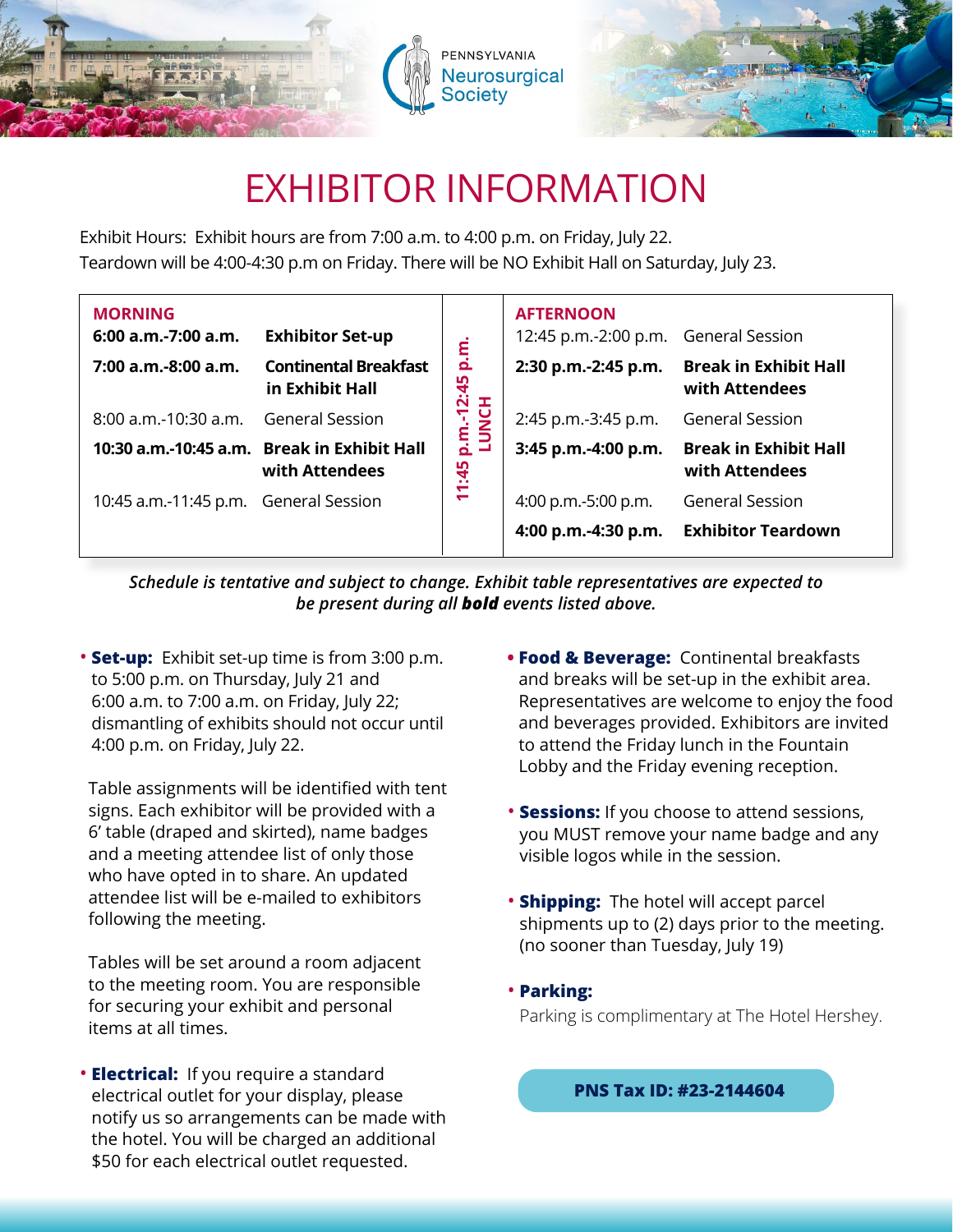



## EXHIBITOR SHIPPING INFORMATION

#### **Shipping Address:**

(use this address for ALL ITEMS being shipped to The Hotel Hershey):

**PNS Annual Meeting c/o The Hotel Hershey 100 Hotel Road Hershey, PA 17033 Attn: Convention Services Department Hold for "Company Name" Box 1 of 2/Box 2 of 2 etc.** 

#### **Delivery Instructions:**

Please contact Donna Martinez, CMP at [dmartinez@hersheypa.com](mailto:dmartinez%40hersheypa.com?subject=) or 717-534-8888 to let the hotel know of your delivery. The hotel needs the name of the delivery service for large items as well as a target delivery time (map below). All deliveries must come on a truck



with a lift gate, any arriving on trucks without the lift gate will be turned away. The hotel does not have a dock. The service elevator entrance is only 42" W x 84"H, so we have limitations on what we can bring from the ground floor to the first-floor exhibitor area.

Any deliveries that come "crated" must be unpacked and handled by the representatives of the company exhibiting. Crates must be sent away with the delivery truck and cannot be stored at the hotel. Prior to unloading, vendors must sign in with hotel security in order to access the service entrance with their exhibit items. Hotel security is located via the east entrance on the ground floor.

#### **\*Note- the hotel asks that any items being delivered on Thursday, July 21 arrive after 12 p.m. as food deliveries come in through the same service entrance.**

#### **Storage:**

Storage is available for small boxes and items for vendors in the Cocoa room during the meeting.

#### **Shipping Out:**

- Individuals must arrange for shipping items off property
- All boxes must be secured and taped closed
- All boxes must be labeled with shipping information on packages
- Any materials left behind after the event will be charged a storage fee of \$25.00 per day
- Items left after one week will be discarded

If you have any questions regarding the meeting, please call Jessica Winger, PNS Meeting Manager at (717) 909-2693 or email at [jwinger@pamedsoc.org.](mailto:jwinger%40pamedsoc.org?subject=)